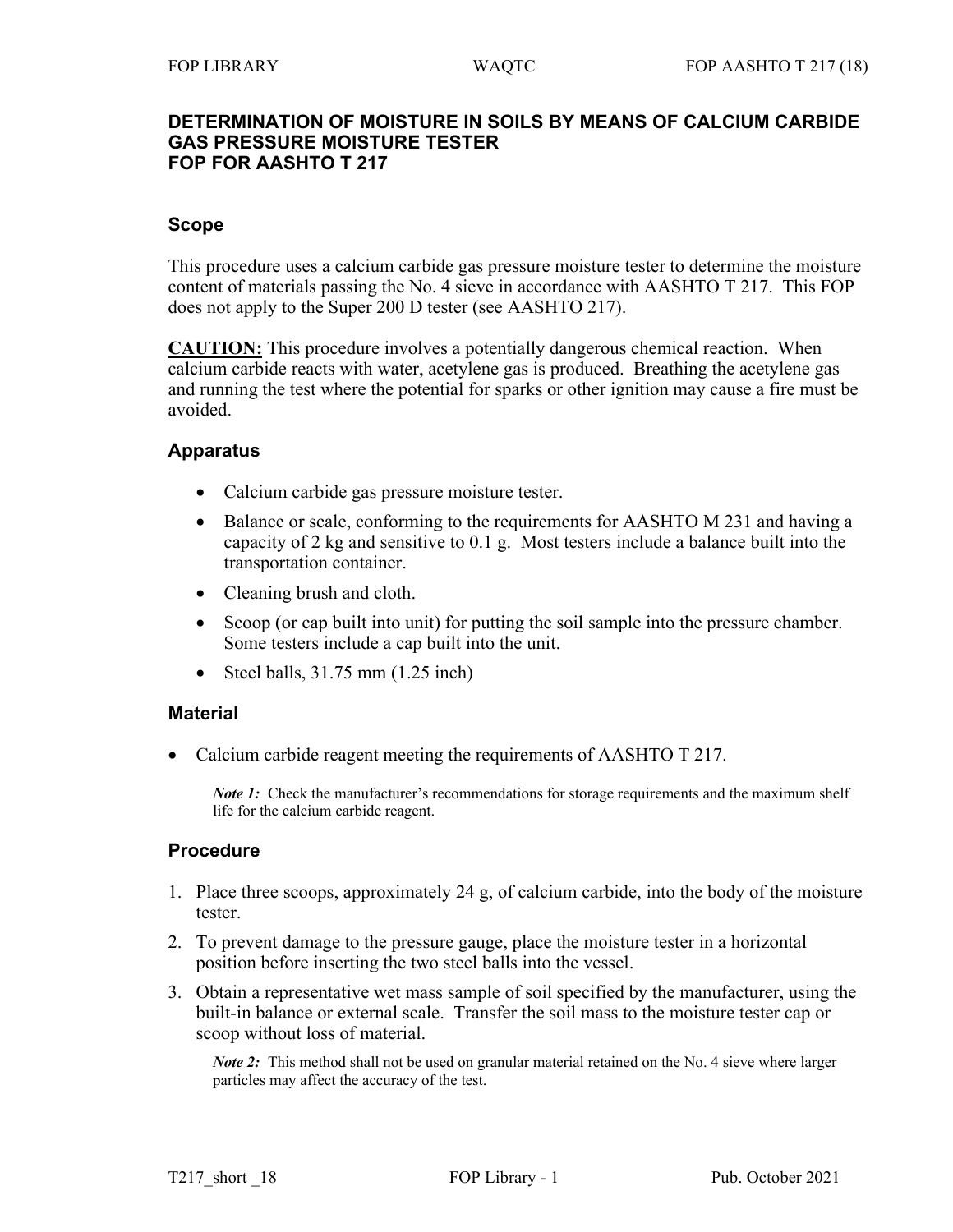*Note 3*: If the anticipated moisture content of the wet mass exceeds the capacity of the instrument being used, then one-half of the specified soil mass should be placed into the unit, and the resulting gauge reading multiplied by two.

- 4. With the instrument still in a horizontal position, so that calcium carbide does not come into contact with the soil, seat the cap on the body and tighten down on the clamp, thereby sealing the tester.
- 5. Carefully raise the unit to a vertical orientation and gently tap the cap to allow the soil to fall into the pressure vessel, taking care to prevent the steel balls from striking the bottom of the pressure vessel.
- 6. After the soil mass is introduced to the calcium carbide, return the vessel to a horizontal position. With a circular rotating motion vigorously roll the steel balls around the interior perimeter of the vessel to break up lumps of soil. Do not allow the steel balls to hit the cap or the bottom of the pressure vessel.
- 7. Continue this motion for 60 seconds. Allow time for the dissipation of the heat generated by the chemical reaction. Repeat motion and resting cycles until no further reaction occurs.
- 8. When the gauge needle stops moving, take a reading while holding the unit in a horizontal position at eye level.
- 9. Record the sample mass and the gauge reading. If the initial soil mass was reduced in half, multiply gauge reading by two.
- 10. Position the unit so that the cap is away from the user and slowly loosen the clamp to release the gas from the pressure chamber. Inspect the sample inside the pressure chamber. If it is not completely pulverized, a new sample must be obtained and tested after the instrument has been thoroughly cleaned.

# **Moisture Determination**

1. The tester determines moisture content based on the wet mass of the soil. Moisture content based on the dry mass of soil is obtained from a conversion chart or curve supplied with each tester. See Figure 1 for curve from AASHTO T 217.

*Note 4*: Check the accuracy of the gauge and the conversion chart or curve periodically, in accordance with agency requirements, by testing samples of known moisture content. Develop correction factors, if necessary.